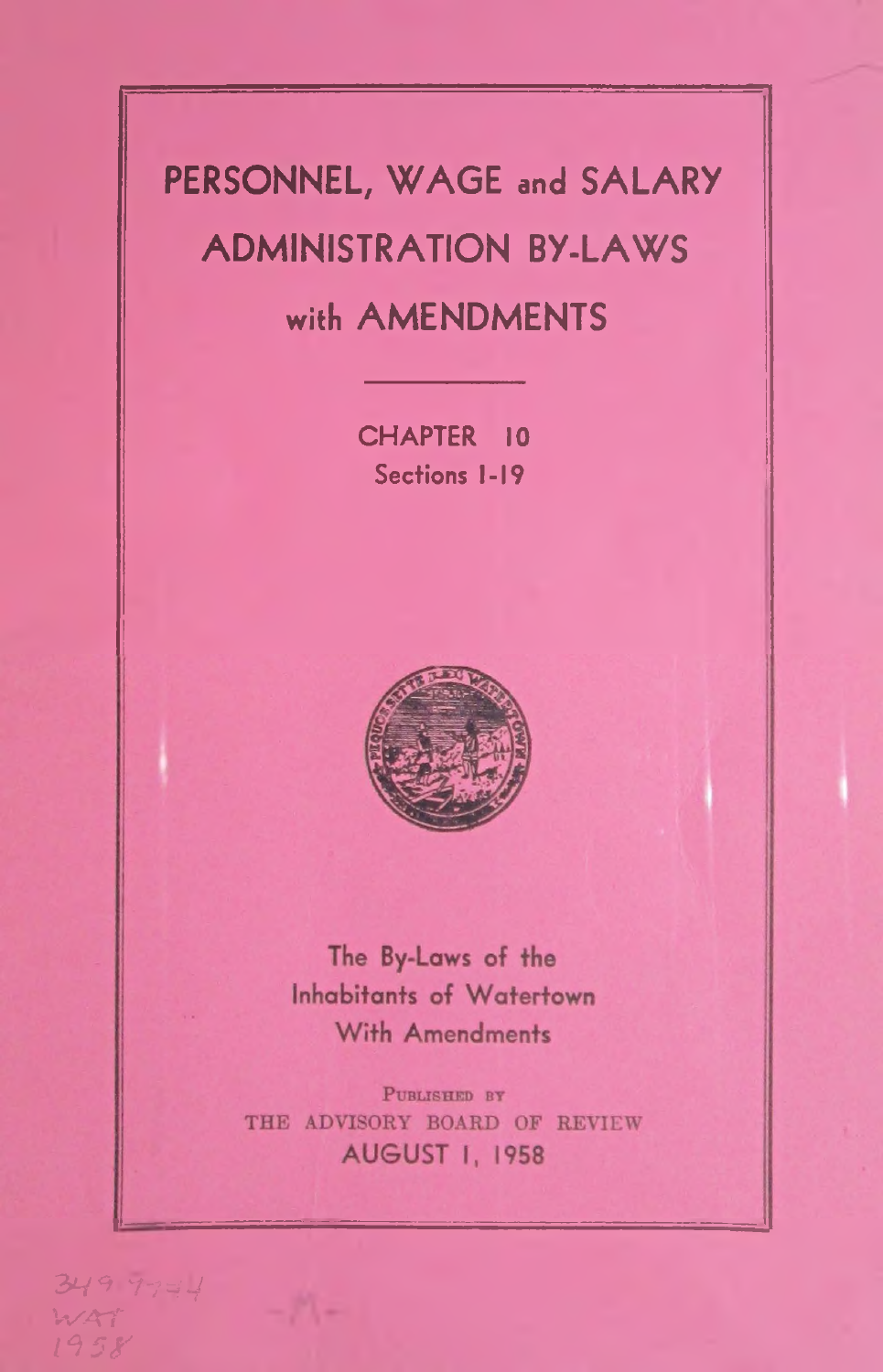# A D JOURNED ANNUAL MEETING

# April 13, 1949

#### Article 26

On motion duly made and seconded, it was VOTED: Pursuant to the authority contained in Section 108A of Chapter 41 of the General Laws to amend the By-Laws of the Town by adding thereto Chapter 10, Section 1-14 inclusive to be titled "Personnel, Wage and Salary Administration," as follows:

# CHAPTER 10

# Personnel, W age and Salary Administration

A By-Law governing the adoption of the Classification and Com pensation plans for positions in the Town service.

#### SECTION 1—Compensation of Officers and Employees.

Subject to the provisions of this by-law the salary or compensation of employees of the Town shall be established.

#### SECTION 2—Adoption of Classification Plan.

That the classification and standardization of all positions in the town service as contemplated and adopted by the Civil Service Commission, with such amendments or changes as may be made thereto, be and the same are hereby adopted as the classification plan for all positions in the town service. The titles of the classes of positions named shall fortlwith become the official titles of every position allocated to the respective classes and shall be used on all payrolls, budget estimates and official records and reports relating to such positions.

#### SECTION 3—Adoption of Compensation Plan.

That the salary and wage schedules for the respective classes of positions as arranged under appropriate services of the classification plan and set forth in the following sections, with such amendments as may be made thereto from time to time by the Town Meeting, be and the same are hereby adopted and shall constitute the "COMPENSATION PLAN." Said "COMPENSATION PLAN" establishing the standard salary schedules is, in words, letters, and numerals, as hereafter follows.

#### SECTION 4—Salary Schedules for Positions in the Administrative and Clerical Service:

"That the following salary schedules for positions in the Administrative and Clerical Service and the same are hereby adopted as the standard salary schedules for all such positions in the town service: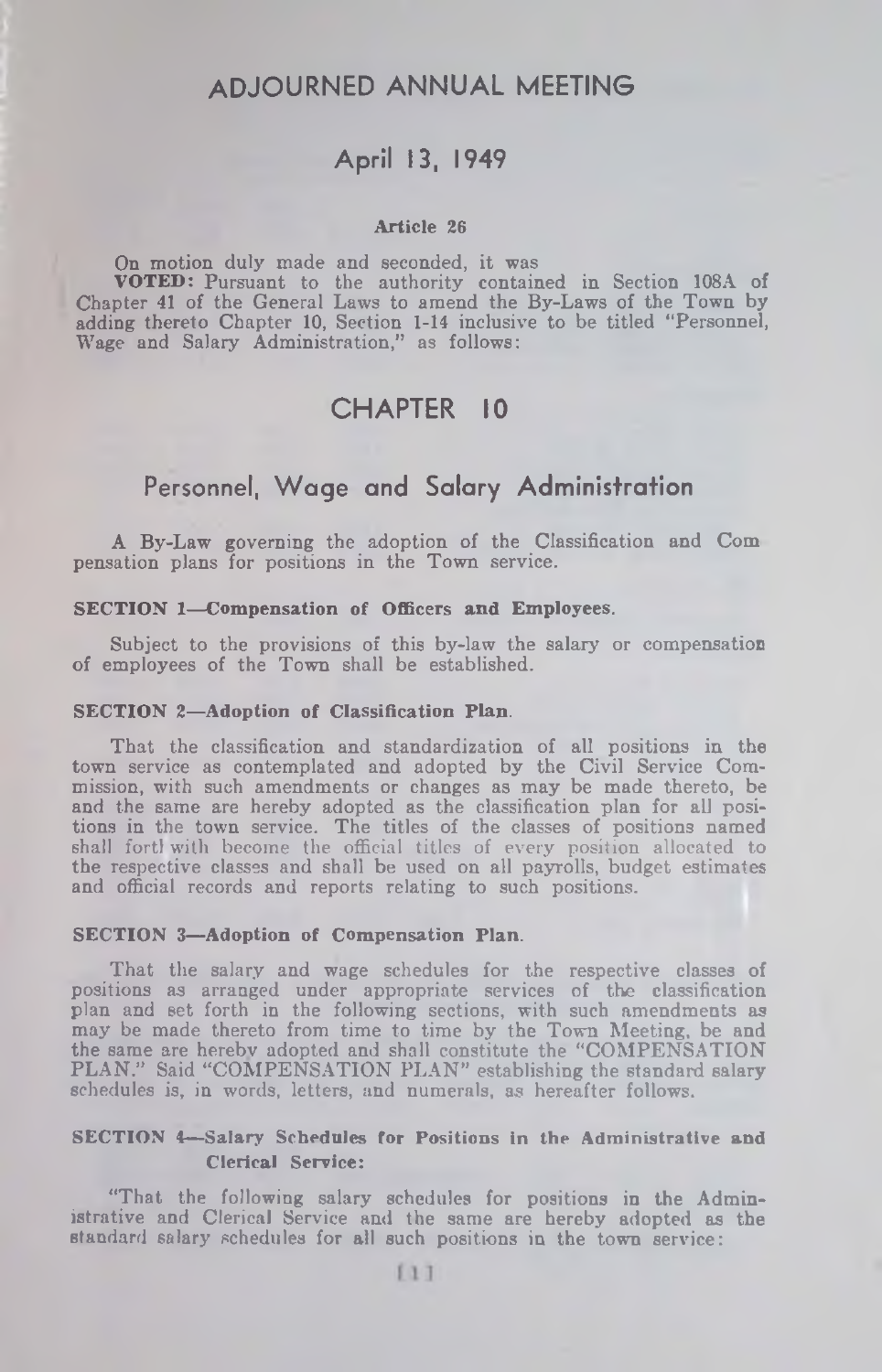|                               |         | <b>Standard Basic Salary</b><br>Intermediate Range |                      |                                        |  |
|-------------------------------|---------|----------------------------------------------------|----------------------|----------------------------------------|--|
|                               | Minimum | <b>After</b><br>lst<br>Year                        | After<br>2nd<br>Year | Maximum<br><b>After</b><br>3rd<br>Year |  |
| GRADE 3-A                     |         |                                                    |                      |                                        |  |
| Junior Clerk                  | 2,690   | 2,820                                              | 2,960                | 3,090                                  |  |
| Clerk-Typist<br>Junior        | 2.690   | 2.820                                              | 2,960                | 3,090                                  |  |
| Junior Clerk-Stenographer<br> | 2,690   | 2.820                                              | 2,960                | 3.090                                  |  |
| Clerk-Cashier                 | 2,690   | 2,820                                              | 2,960                | 3,090                                  |  |
| <b>GRADE 4</b>                |         |                                                    |                      |                                        |  |
| Senior Clerk                  | 3,090   | 3,230                                              | 3.360                | 3.500                                  |  |
| Senior Clerk-Typist           | 3,090   | 3.230                                              | 3,360                | 3.500                                  |  |
| Senior Clerk-Stenographer     | 3.090   | 3.230                                              | 3,360                | 3,500                                  |  |
| Telephone Operator            | 3,090   | 3,230                                              | 3,360                | 3.500                                  |  |
| Senior-Clerk-Typist-Billing   |         |                                                    |                      |                                        |  |
| Machine Operator              | 3.090   | 3.230                                              | 3.360                | 3.500                                  |  |
| Transcribing Machine Operator | 3,090   | 3.230                                              | 3.360                | 3,500                                  |  |
|                               |         |                                                    |                      |                                        |  |
| GRADE 5-A                     |         |                                                    |                      |                                        |  |
| Permanent Assistant Registrar | 3,500   | 3,630                                              | 3.770                | 3.900                                  |  |
|                               |         |                                                    |                      |                                        |  |
| GRADE 6                       |         |                                                    |                      |                                        |  |
| Principal Clerk               | 3,650   | 3,790                                              | 3.920                | 4,060                                  |  |
| Principal Clerk-Typist        | 3,650   | 3,790                                              | 3.920                | 4.060                                  |  |
| Principal Clerk-Stenographer  | 3,650   | 3,790                                              | 3,920                | 4,060                                  |  |
| Confidential Secretary to     |         |                                                    |                      |                                        |  |
| Selectmen                     | 3.650   | 3,790                                              | 3,920                | 4,060                                  |  |
|                               |         |                                                    |                      |                                        |  |
|                               | After   | <b>After</b>                                       | After                | Maximum<br>After                       |  |
|                               | 1st     | 2nd                                                | 3rd                  | 4 <sub>th</sub>                        |  |
| Minimum                       | Year    | Year                                               | Year                 | Year                                   |  |
| GRADE 11                      |         |                                                    |                      |                                        |  |
| Purchasing<br>5,300<br>Agent  | 5.660   | 6,020                                              | 6,370                | 6,730                                  |  |
|                               |         |                                                    |                      |                                        |  |

O

# **SECTION 5— Salary Schedules for Positions in the Agriculture (Including Conservation) Service:**

**"That the following salary schedules for positions in the Agriculture (including Conservation) Service and the same are hereby adopted as the standard salary schedules for all such positions in the town service:**

|                     | Minimum           | 1st<br>Year | <b>After</b><br>2nd<br>Year | <b>After</b><br>3rd<br>Year | <b>Maximum</b><br>After<br>4th<br>Year |
|---------------------|-------------------|-------------|-----------------------------|-----------------------------|----------------------------------------|
| <b>GRADE 8</b>      |                   |             |                             |                             |                                        |
| Forestry<br>Foreman | 4,060             | 4,260       | 4,460                       | 4.660                       | 4.880                                  |
|                     | $\lceil 2 \rceil$ |             |                             |                             |                                        |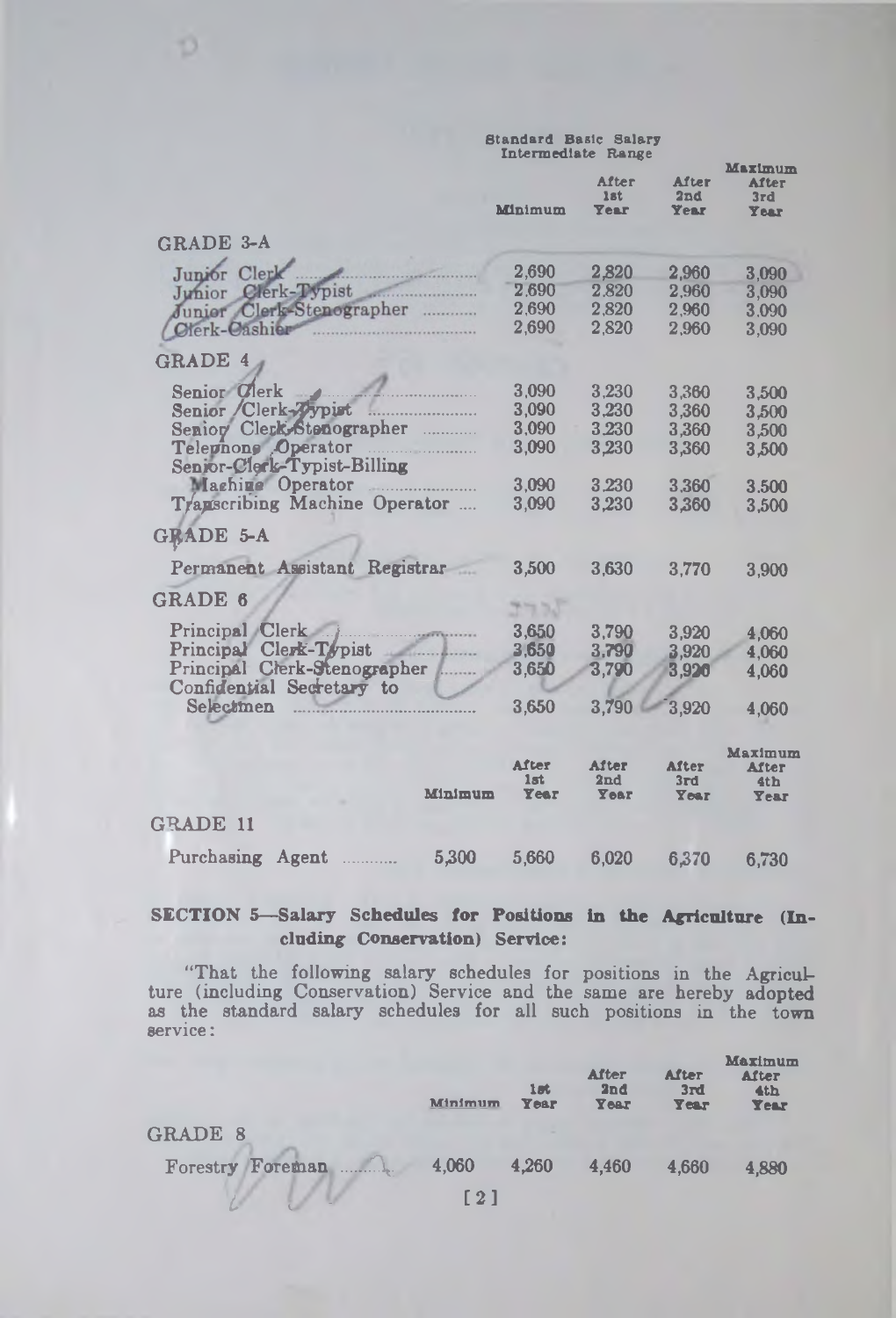#### SECTION 6—Salary Schedules for Positions in the Custodian (including Domestic) Service:

"That the following salary schedules for positions in the Custodian (including Domestic) Service and the same are hereby adopted as the standard salary schedules for all such positions n the town service:

|                                                                                                               | Minimum                 | After<br>1st<br>Year    | <b>Mter</b><br>2nd<br>Year | After<br>3rd<br>Year    | Maximum<br>After<br>4th<br>Year |
|---------------------------------------------------------------------------------------------------------------|-------------------------|-------------------------|----------------------------|-------------------------|---------------------------------|
| GRADE 2                                                                                                       |                         |                         |                            |                         |                                 |
| Institution House Worker<br>Matron-Infirmary<br>1.1.1.1.1.1.1.1.1.1<br>Janitress<br>and the commission of the | 2.350<br>2.350<br>2.350 | 2.470<br>2,470<br>2.470 | 2.580<br>2.580<br>2,580    | 2,690<br>2.690<br>2.690 | 2,800<br>2.800<br>2.800         |
|                                                                                                               |                         |                         | After                      | <b>After</b>            | Maximum<br><b>After</b>         |
|                                                                                                               |                         | Minimum                 | 1 <sub>at</sub><br>Year    | 2 <sub>nd</sub><br>Year | 3rd<br>Year                     |
| GRADE 5-B<br>Junior Building Custodian                                                                        |                         | 3.520                   | 3.650                      | 3.790                   | 3.920                           |

SECTION 7—Salary Schedules for Positions in the Library Service

"That the folowing salary schedules for positions in the Library Service and the same are hereby adopted as the standard salary schedules for all such positions in the town service:

|                               |                                                            | Minimum | After<br>1st<br>Year | After<br>2nd<br>Year | Maximum<br>After<br>3rd<br>Year |  |
|-------------------------------|------------------------------------------------------------|---------|----------------------|----------------------|---------------------------------|--|
| <b>GRADE 3-A</b>              |                                                            |         |                      |                      |                                 |  |
| Library Assistant             | 2,490                                                      | 2,620   | 2,760                | 2,890                | 3,030                           |  |
| GRADE 4                       |                                                            |         |                      |                      |                                 |  |
| Sub-Professional Library      |                                                            |         |                      |                      |                                 |  |
| Technician                    | 2,960                                                      | 3,090   | 3,230                | 3,360                | 3.500                           |  |
| GRADE 5-A                     |                                                            |         |                      |                      |                                 |  |
| General Assistants            |                                                            | 3,500   | 3,630                | 3.770                | 3,900                           |  |
| GRADE 6-B                     |                                                            |         |                      |                      |                                 |  |
| Junior Department Heads 3,610 |                                                            | 3.740   | 3,880                | 4,010                | 4.150                           |  |
| <b>GRADE 7</b>                |                                                            |         |                      |                      |                                 |  |
| Senior Department Heads       | 3.680                                                      | 3,880   | 4,080                | 4.280                | 4.480                           |  |
| GRADE 9                       |                                                            |         |                      |                      |                                 |  |
| Assistant Librarian           | 4.260                                                      | 4.590   | 4.950                | 5,310                | 5.660                           |  |
| <b>GRADE 11</b>               |                                                            |         |                      |                      |                                 |  |
| Librarian (Chief)             | 5,310                                                      | 5.660   | 6.020                | 6.370                | 6.730                           |  |
|                               | $\left[\begin{smallmatrix} 3 & 1 \end{smallmatrix}\right]$ |         |                      |                      |                                 |  |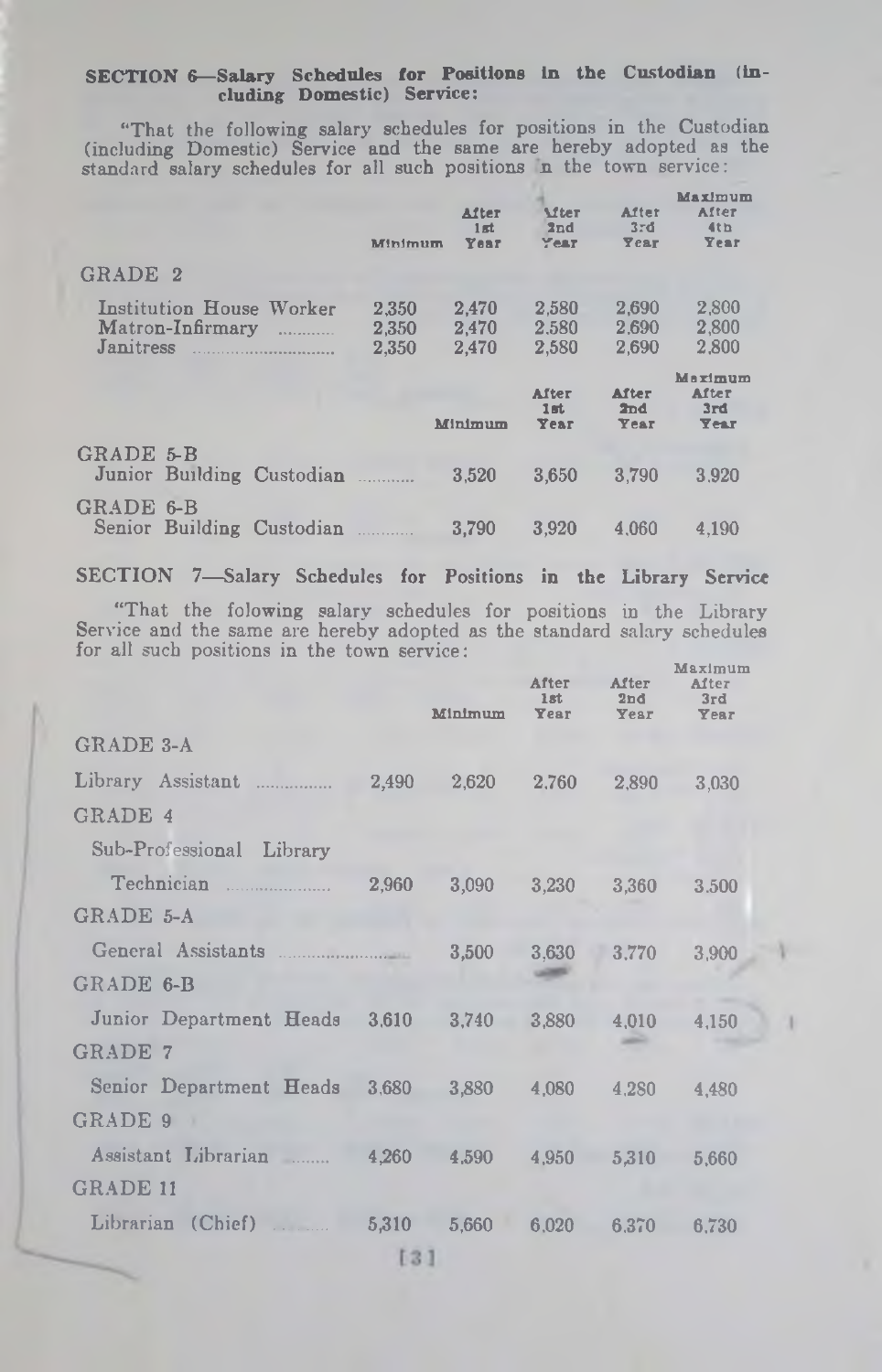**Initial employment in the library service in any of the professional positions or classifications included in this section may be at rates above the minimum rate shown, when, in the judgment of the Trustees of the Free Public Library prior experience and training justifies such rate. (Voted: Art. 65, April 11, 1955)**

# **SECTION 8— Salary Schedules for Positions in the Engineering Service:** *j*

" That **the following salary schedules for positions in the Engineering** Service and the **same are hereby adopted as the standard salary schedules** for all such **positions in the town service:**

| Minimum | After<br>$1$ st.<br>Year | After<br>2nd<br><b>Year</b> | After<br>3rd<br>Year | Maximum<br>After<br>4th<br>Year |
|---------|--------------------------|-----------------------------|----------------------|---------------------------------|
| 3,520   | 3,650                    | 3,790                       | 3,920                | 4,060                           |
| Minimum | After<br>1st<br>Year     | After<br>2nd<br>Year        | After<br>3rd<br>Year | Maximum<br>After<br>4th<br>Year |
| 3,680   | 3.880                    | 4,080                       | 4.280                | 4,480                           |
|         |                          |                             |                      |                                 |
| 4,260   | 4,590                    | 4,950                       | 5.310                | 5,660                           |
|         |                          |                             |                      |                                 |
| 4,950   | 5,310                    | 5.660                       | 6,020                | 6,200                           |
|         |                          |                             |                      |                                 |
| 5,840   | 6,200                    | 6.550                       | 6.910                | 7.090                           |
|         |                          |                             |                      |                                 |

**SECTION 9-Salary Schedules for Positions in the Health and Welfare Services:**

**"That the following salary schedules for positions in the Health and Welfare Service and the same are hereby adopted as the standard salary schedules for all such positions in the town service**

|                                         | Minimum | 1st<br><b>Year</b> | <b>After</b><br>2nd<br><b>Year</b> | After<br>3rd<br>Year | Maximum<br><b>After</b><br>4th<br>Year |
|-----------------------------------------|---------|--------------------|------------------------------------|----------------------|----------------------------------------|
| <b>GRADE 3</b>                          |         |                    |                                    |                      |                                        |
| Keeper-Infirmary<br>.                   | 2,440   | 2.580              | 2.710                              | 2.850                | 2,980                                  |
| <b>GRADE 3-A</b>                        |         |                    |                                    |                      |                                        |
| <b>Hygienist</b><br><b>THE RECEIVED</b> | 2.560   | 2.690              | 2,820                              | 2.960                | 3.090                                  |
|                                         | [4]     |                    |                                    |                      |                                        |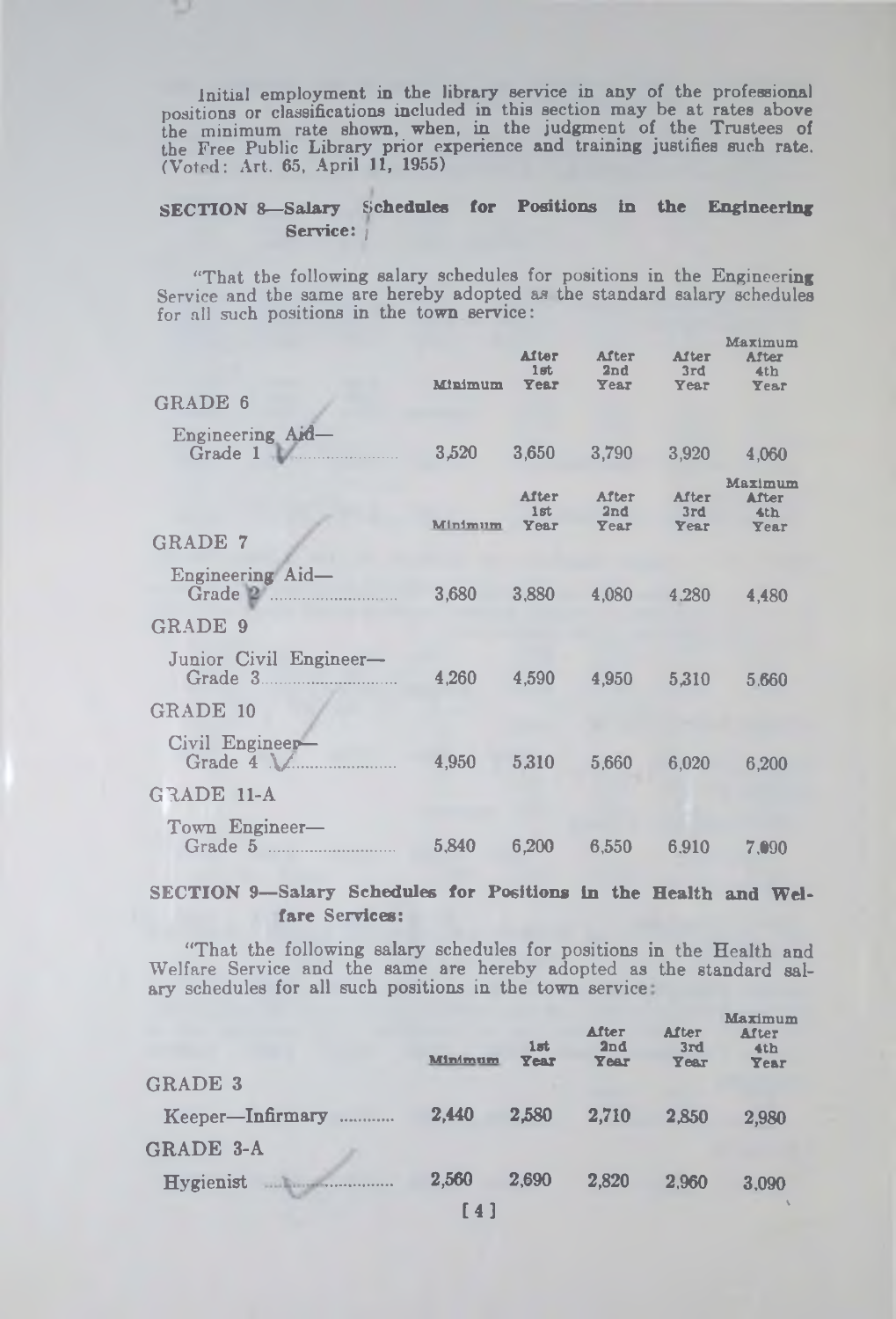| Minimum | <b>After</b><br>$1$ m <sup>t</sup><br>Year | After<br>2nd<br>Year | After<br>3rd<br>Year | Maximum<br>After<br>4th<br>Year |
|---------|--------------------------------------------|----------------------|----------------------|---------------------------------|
|         |                                            |                      |                      |                                 |
|         |                                            |                      |                      | 4,330                           |
| 3.680   | 3,880                                      | 4,080                | 4,280                | 4.480                           |
|         |                                            |                      |                      |                                 |
| 4.260   | 4.590                                      | 4,950                | 5,310                | 5,660                           |
| 4.260   | 4,590                                      | 4,950                | 5,310                | 5,660                           |
|         |                                            |                      |                      |                                 |
| 4.950   | 5.310                                      | 5.660                | 6,020                | 6.200                           |
| 5.310   | 5.660                                      | 6.020                | 6.370                | 6.730                           |
|         |                                            |                      |                      |                                 |
| 5.840   | 6.200                                      | 6.550                | 6.910                | 7.090                           |
|         | 3.790                                      | 3.920                | 4.060                | 4.160                           |

### SECTION 10—Salary Schedules lor Positions in the Mechanical and Construction Service:

"That the following salary schedules for positions in the Mechanical and Construction Service and the same are hereby adopted as the standard salary schedules *ior* all such positions in the town service:

| $\rm{GRADE}$ 6-B |  |  |
|------------------|--|--|
|------------------|--|--|

| 3,610          | 3,740          | 3,880          | 4.010          | 4,150          |
|----------------|----------------|----------------|----------------|----------------|
|                |                |                |                |                |
| 4.060          | 4.260          | 4.460          | 4.660          | 4,880          |
| 4.060          | 4,260          | 4,460          | 4,660          | 4,880          |
| 4,060          | 4,260          | 4,460          | 4,660          | 4,880          |
|                |                |                |                |                |
| 4.080          | 4.280          | 4.480          | 4,680          | 4.910          |
|                |                |                |                |                |
| 4.360          | 4,560          | 4,770          | 4,980          | 5.140          |
|                |                |                |                |                |
| 4,530<br>4.530 | 4,740<br>4.740 | 4.950<br>4,950 | 5,160<br>5,160 | 5.370<br>5,370 |
|                |                |                |                |                |
|                | 4.590          | 4,950          | 5,310          | 5.660          |
|                |                | 4.260          |                |                |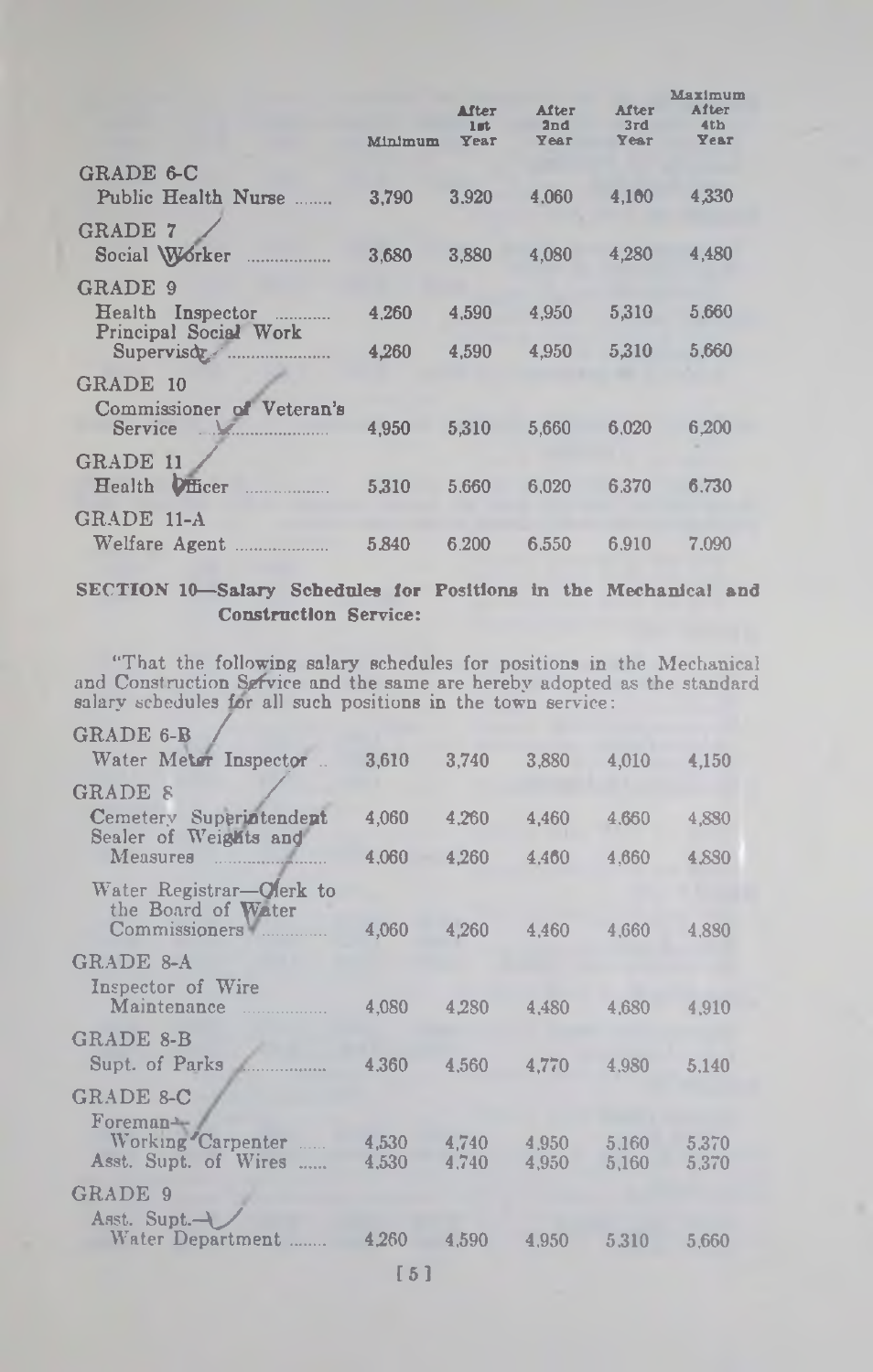| GRADE 10<br>Asst. Supt. of Highways<br>Inspector of Buildings<br>Inspector of Plumbing<br>and Sanitation | 4.950<br><b>A.950</b><br>4.950 | 5.310<br>5.310<br>5.310 | 5.660<br>5.660<br>5.660 | 6.020<br>6.020<br>6.020 | 6.200<br>6.200<br>6.200 |
|----------------------------------------------------------------------------------------------------------|--------------------------------|-------------------------|-------------------------|-------------------------|-------------------------|
| GRADE 11                                                                                                 |                                |                         |                         |                         |                         |
| Wires<br>Superintendent<br>οf                                                                            | 5,310                          | 5,660                   | 6.020                   | 6.370                   | 6.730                   |
| Water<br>Superintendent of<br>Department                                                                 | 5,310                          | 5,660                   | 6.020                   | 6,370                   | 6,730                   |
| GRADE 11-B                                                                                               |                                |                         |                         |                         |                         |
| Superintendent of<br>Highway Department                                                                  | 6.200                          | 6.700                   | 7.200                   | 7.700                   | 8,200                   |

# **SECTION 11— Salary Schedules for Positions in the Public Safety Service:**

**"That the following salary schedules for positions in the Public Safety Service and the same are hereby adopted as the standard salary schedules for all such positions in the town service:**

|                            |                         | <b>After</b><br>$1$ at<br><b>Year</b> | After<br>2nd<br><b>Year</b>        | Maximum<br><b>After</b><br>3rd<br><b>Year</b> |
|----------------------------|-------------------------|---------------------------------------|------------------------------------|-----------------------------------------------|
|                            |                         |                                       |                                    |                                               |
| Fire Alarm Signal Operator | 4,290<br>4,290<br>4.290 | 4.430<br>4,430<br>4.430               | 4,570<br>4,570<br>4.570            | 4.710<br>4.710<br>4.710                       |
| Chauffeur-Mechanician      | 4,290<br>4.290<br>4.290 | 4,430<br>4.430<br>4.430               | 4,570<br>4.570<br>4,570            | 4.710<br>4.710<br>4.710                       |
|                            | 1st<br>Year             | <b>After</b><br>2nd<br><b>Year</b>    | <b>After</b><br>3rd<br><b>Year</b> | Maximum<br>After<br>4th<br><b>Year</b>        |
|                            |                         |                                       |                                    |                                               |
| 4,520<br>4.520<br>4.520    | 4,730<br>4.730<br>4.730 | 4.940<br>4.940<br>4.940               | 5.150<br>5.150<br>5.150            | 5,310<br>5.310<br>5.310                       |
|                            |                         |                                       |                                    |                                               |
| 4.680<br>4.680             | 5.040<br>5.040          | 5.400<br>5.400                        | 5.750<br>5.750                     | 5.830<br>5.830                                |
|                            |                         |                                       |                                    |                                               |
| 4.950<br>4.950             | 5.310<br>5,310          | 5.660<br>5,660                        | 6.020<br>6.020                     | 6.200<br>6.200                                |
|                            |                         |                                       |                                    |                                               |
| 5,840<br>5,840             | 6,200<br>6.200          | 6.550<br>6.550                        | 6.910<br>6.910                     | 7,090<br>7,090                                |
|                            |                         | Minimum<br>Minimum                    |                                    |                                               |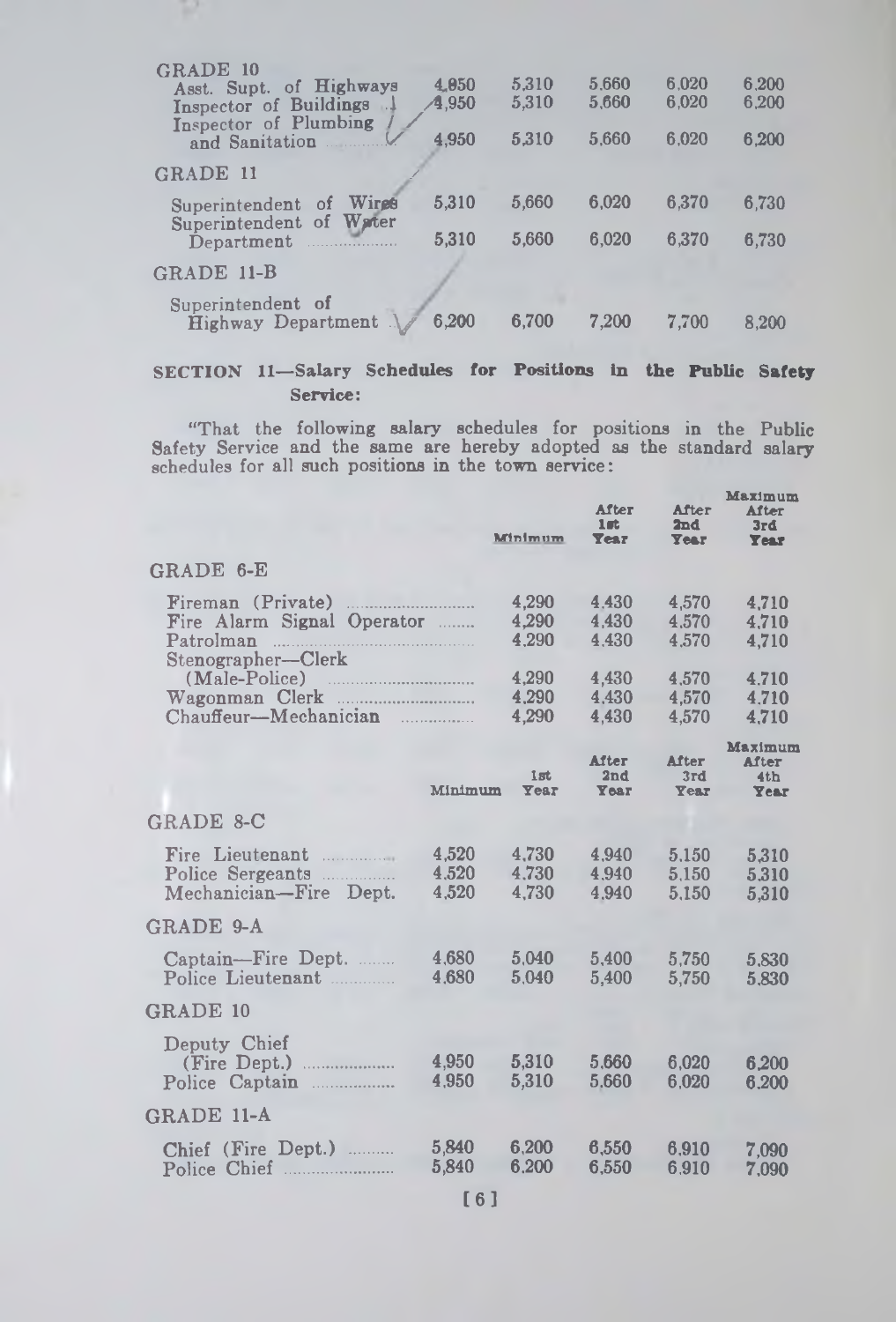# SECTION 1I-A—Salary Schedules for Positions in the Mechanical and Construction Service:

hour hour hour hour hour hour hour hour hour hour hour hour hour hour hour hour hour hour hour hour hour hour hour hour hour hour hour hour hour hour hour

# HOURLY WAGE SCHEDULES

|  | Group A-Laborer (unskilled)   | Hourly Rate \$1.82 per |  |  |
|--|-------------------------------|------------------------|--|--|
|  | Group B-Laborer (skilled)     | Hourly Rate \$1.88 per |  |  |
|  | Motor Equipment Operator      |                        |  |  |
|  |                               | Hourly Rate \$1.88 per |  |  |
|  | Motor Equipment Operator      |                        |  |  |
|  | Grade 2 Painter               | Hourly Rate \$1.88 per |  |  |
|  |                               | Hourly Rate \$1.88 per |  |  |
|  | Garage Man                    | Hourly Rate \$1.93 per |  |  |
|  | Group C-Construction Handyman |                        |  |  |
|  | (Park Dept.)                  | Hourly Rate \$1.93 per |  |  |
|  | Motor Equipment Operator      |                        |  |  |
|  |                               | Hourly Rate \$1.93 per |  |  |
|  | Tree Climber                  | Hourly Rate \$1.93 per |  |  |
|  |                               | Hourly Rate \$1.93 per |  |  |
|  |                               | Hourly Rate \$2.05 per |  |  |
|  |                               | Hourly Rate \$2.05 per |  |  |
|  |                               | Hourly Rate \$2.05 per |  |  |
|  | Motor Equipment               |                        |  |  |
|  |                               | Hourly Rate \$2.05 per |  |  |
|  |                               | Hourly Rate \$1.98 per |  |  |
|  | Storekeeper                   | Hourly Rate \$2.05 per |  |  |
|  |                               | Hourly Rate \$2.05 per |  |  |
|  | Water System Maintenance      |                        |  |  |
|  | Craftsman (Water Dept.)       | Hourly Rate \$2.05 pe  |  |  |
|  | Group E-Cement Finisher       | Hourly Rate \$2.10 per |  |  |
|  | Shovel Operator               | Hourly Rate \$2.10 per |  |  |
|  | Foreman-Highway Dept.         | Hourly Rate \$2.10 per |  |  |
|  | Foreman-Park Dept.            | Hourly Rate \$2.10 per |  |  |
|  | Water Service-                |                        |  |  |
|  | Working Foreman               | Hourly Rate \$2.10 per |  |  |
|  | Working Foreman-              |                        |  |  |
|  |                               | Hourly Rate \$2.10 per |  |  |
|  | Working Foreman-              |                        |  |  |
|  | Painter Manual Communication  | Hourly Rate \$2.10 per |  |  |
|  | Working Foreman-              |                        |  |  |
|  |                               | Hourly Rate \$2.10 per |  |  |
|  | Working Foreman-              |                        |  |  |
|  |                               | Hourly Rate \$2.10 per |  |  |
|  | Group F-Water Meter Repair    |                        |  |  |
|  | Foreman Manuel Barbara        | Hourly Rate \$2.27 per |  |  |
|  | Supervisor Foreman-           |                        |  |  |
|  | Highway Dept.                 | Hourly Rate \$2.27 per |  |  |
|  | Group G-Motor Equipment Main- |                        |  |  |
|  | tenance Foreman               | Hourly Rate \$2.43 per |  |  |
|  | Water Construction            |                        |  |  |
|  |                               | Hourly Rate \$2.43 per |  |  |
|  |                               |                        |  |  |

"An employee performing work of Classification or grade higher than his official title classification shall receive the hourly rate of pay provided for such higher classification or grade, while performing such work; provided that an employee performing work in one such classification or grade for an aggregate of 32 weeks during the calendar year shall be held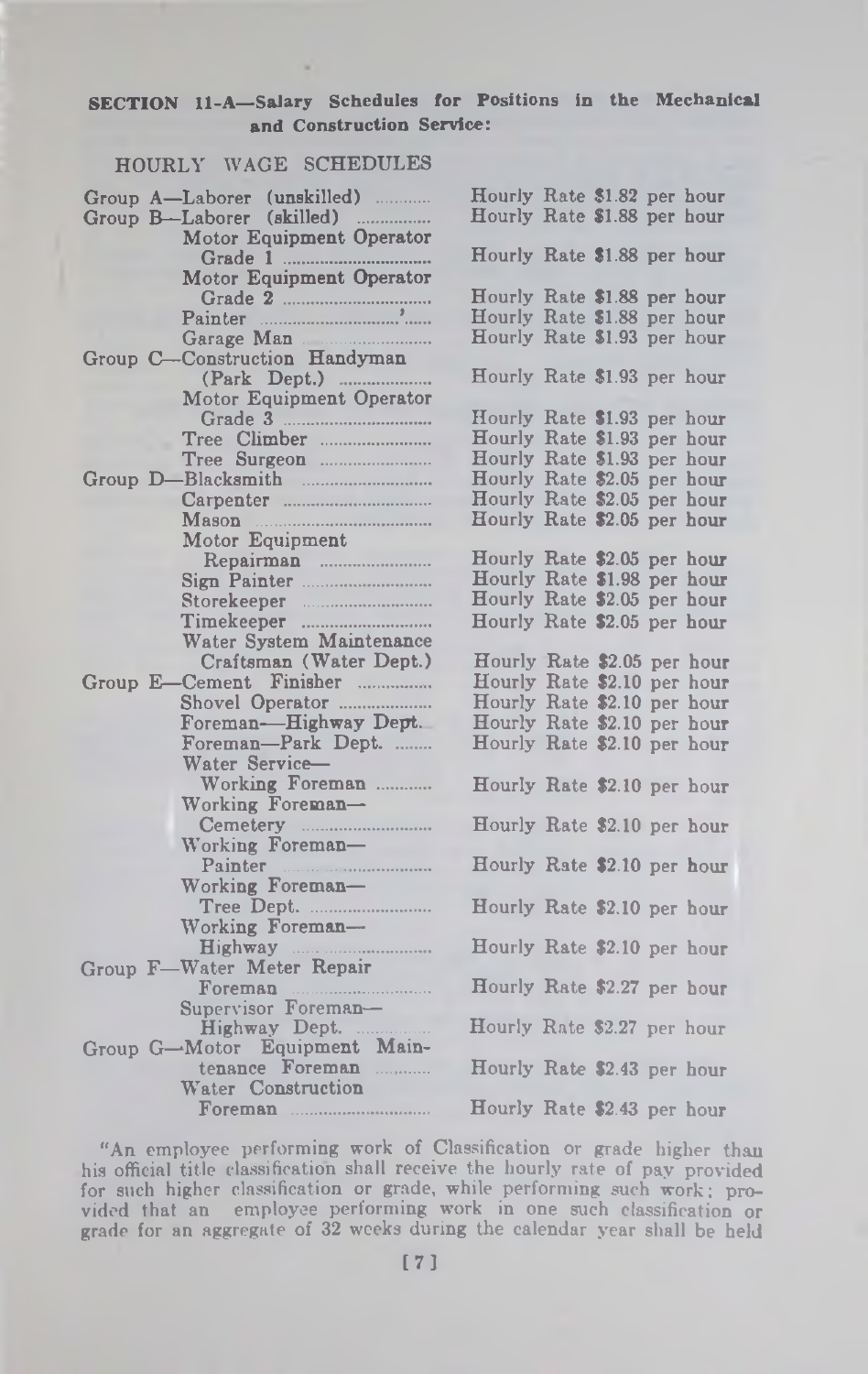**to have worked in such classification or grade during the entire calendar year, and shall receive not less than the hourly rate of pay provided for** such classification or grade" - this amendment to take effect as of Janu**ary 1, 1058, and for the year 1958 and subsequent years, said wages shall be based upon period of time worked by the employee during the previous calendar year in conformity with this amendment. (Voted Art. 6, Oct. 14, 1957.)**

**An employee shall not be reduced in official title classification or grade except after proper hearing duly had. (Voted: Art. 61, April 11, 1955.)**

# **SECTION 11-B— Salary Schedules for Positions in the Recreation Service**

GRADE 10<br>Recreation Director ........ **5,310 5,660 6,020 6,200**

### **SECTION 12-Initial Adjustments to the Compensation Plan.**

**That in order to bring all salary rates into conformity with those provided in the compensation plan, the following rules of application and adjustment shall be effective in fixing the rates of pay of incumbents of positions at the time any salary range included in the compensation plan or any amendment thereto takes effect:**

**(a) The rate of pay of an employee receiving less than the minimum of the range prescribed for the class to which his position is allocated shall be increased to the minimum except when the amount under the minimum is less than one increment when paragraph C shall apply.**

**(b) If the present salary is above the maximum prescribed in the new schedule, the present incumbent shall continue at the present salary and the schedule shall not apply until the position is vacated.**

**(c) The rate of pay of an employee receiving compensation between any two rates between the minimum and maximum of the range prescribed for the class to which his position is allocated shall be adjusted to an equivalent of one full increment each year within the salary range until he reaches his maximum.**

**(d) Annual increment shali become effective on the anniversary day of each year following appointment, or following final adoption of thi.. plan, unless there is filed written objection thereto by the appropriate appointing authority with the Town Auditor on or before the expiration of each said year.**

**SECTION 13. That if any section, subsection, sentence, clause, phrase, or figure of this by-law is for any reason held to be unconstitutional or invalid, such decision and invalidity or voidance shall not affect the validity of the remaining portions of this by-law.**

**SECTION 14. That this by-law shall take effect and be in force from and after the earliest period allowed by law.**

**ATTEST:**

**a/ GEORGE B. WELLMAN. Town Clerk**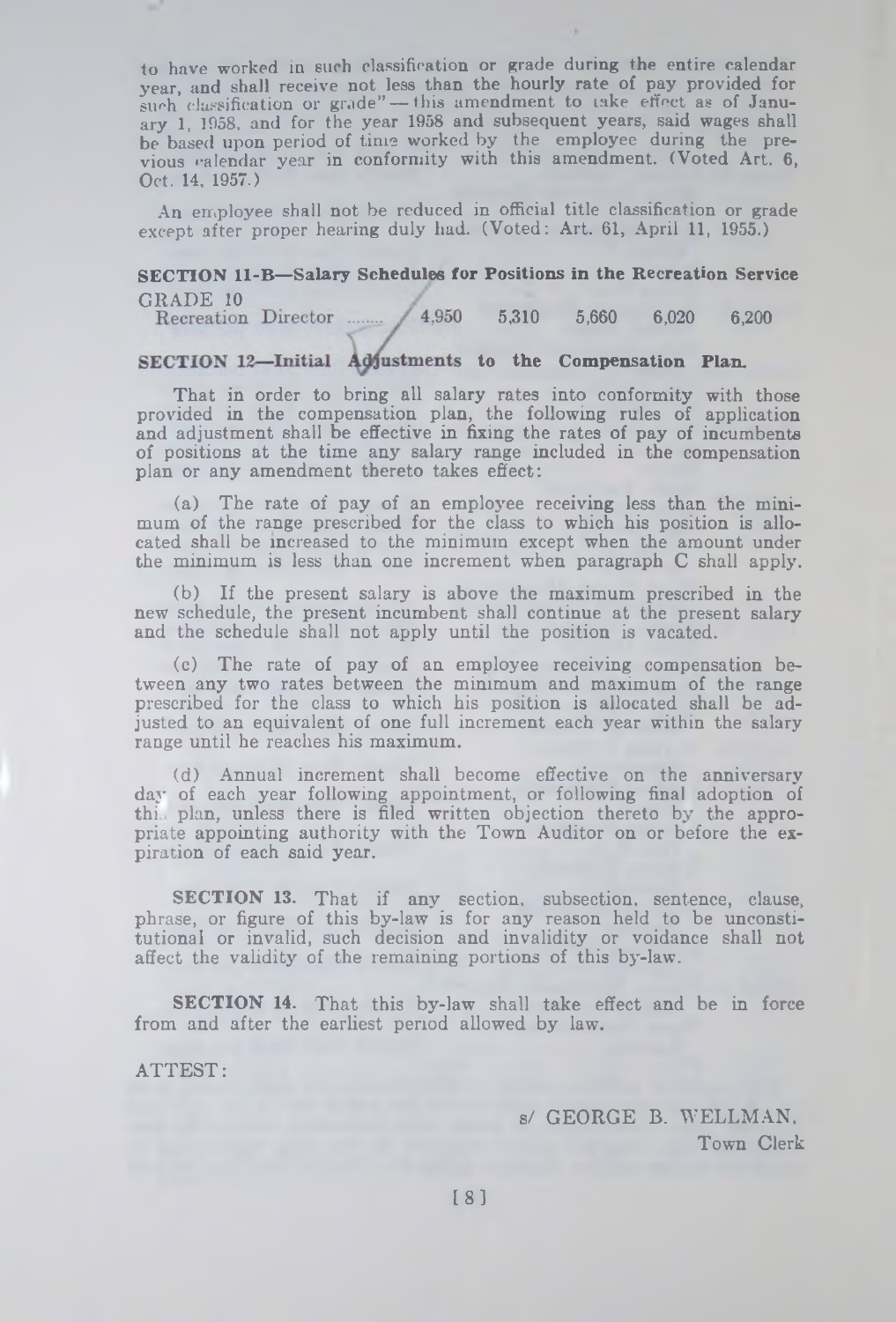The foregoing Chapter 10, Sections 1-14 inclusive was originally adopted at Adjourned Annual Town Meeting, April 13, 1949 and amended from time to time thereafter.

SECTION 15. The Moderator shall annually appoint a Committee under this Chapter of the By-Laws to be known as the Advisory Board of Review, composed of ten members, two of whom shall be members of the Board of Selectmen, three of whom shall be members of the Finance Committee, two of whom shall be Town employees, one of whom shall be of those employees classified under Chapter X, section 11-A, and the other three residents of the Town, not Town office holders or Town employees, whose duty it shall be to hold hearings, make investigations and recommendations to the Town Meeting concerning all requested changes of classifications, grades and salary schedules included in Chapter 10 of the Town By-laws. The Moderator shall appoint members to fill vacancies in such Committee whenever vacancies occur. Said Advisory Board of Review shall file its annual report with the Board of Selectmen and the Finance Committee not later than the thirty-first day of December in each year. Upon receipt of such report, the Finance Committee shall, after consideration of the subject matter, make a report to the Town Meeting as a part of its estimates of Town expenditures, together with such recommendations as the Finance Committee deems expedient. (Voted: Art. 40, March 26, 1951; amended Art. 62, April 11, 1955.)

Amendment to Section 15 (Art. 31, April 16, 1956): The Town Meeting shall not consider and vote any amendment to Chapter 10, unless the proposed amendment has first been considered by the Advisory Board of Review and the Finance Committee, and the Report of the Advisory Board of Review thereon is made to the Town Meeting.

Voted (Art. 16, August 6, 1956): To amend the present existing By-Laws of the Inhabitants of Watertown in Chapter 10 thereof by repealing and striking out section 16, 17, and 18, effective as of January 1, 1956, for the current year.

#### SECTION 19—Subsequent Adjustments to the Compensation Plan.

All employees of the Town who were receiving a salary' above the maximum prescribed when Chapter 10 of these By-Laws was adopted and who under the provisions of said Chapter 10, Section 12, Clause (b) continued thereafter to receive a salary in excess of the salary schedules for their respective positions shall receive an increment in salary equal to the increment granted other employees in the same classification by subsequent changes of the salary schedules for such position and the said schedules shall not apply until the position is vacated.

This provision shall be retroactive to January 1. 1952. (Section 19, voted May 26, 1952 under Article 11.)

SECTION 20. Members of the maintenance personnel of the Wire Department who are required to work in excess of the regular working week of 40 hours shall be compensated for such overtime. (Voted: Art. 25, April 7. 1958.) **ATTEST:**

**s/ GEORGE B. WELLMAN,**

**Town Clerk**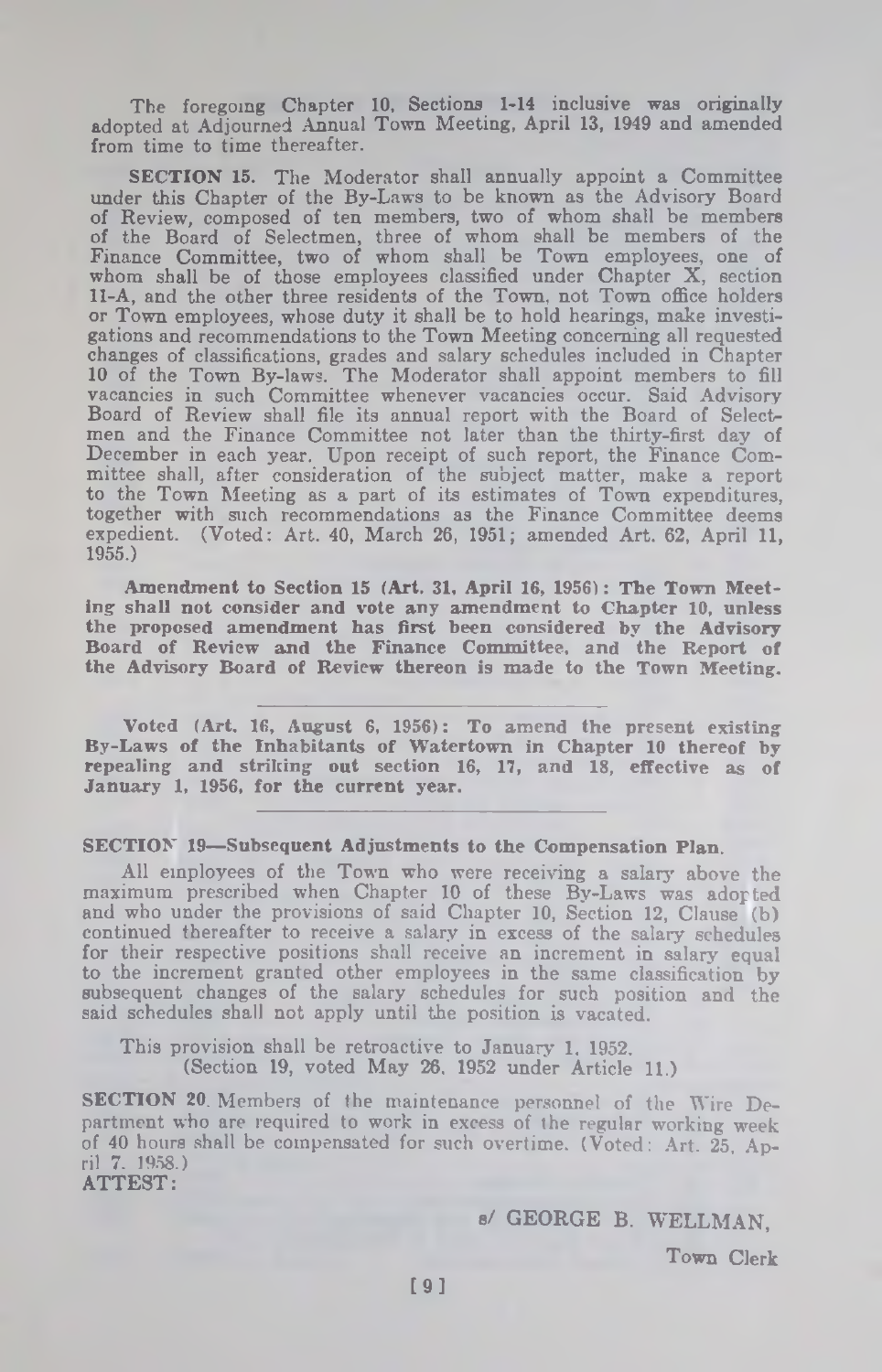# **JOB CLASSIFICATIONS BY GRADE** Salary

 $\sim$ 

|                | Grade Section  | Title                               | Minimum | Maximum |
|----------------|----------------|-------------------------------------|---------|---------|
| $\overline{2}$ | 6              | <b>Institution House Worker</b>     | \$2350  | 2800    |
|                | $6\phantom{1}$ | Janitress                           | 2350    | 2800    |
|                | 6              | Matron-Infirmary                    | 2350    | 2800    |
| 3              | 7              | Library Assistant                   | 2440    | 2980    |
|                | 9              | Keeper-Infirmary                    | 2440    | 2980    |
| $3-A$          | 4              | Clerk-Cashier                       | 2690    | 3090    |
|                | 4              | Junior Clerk                        | 2690    | 3090    |
|                | 4              | Junior Clerk-Stenographer           | 2690    | 3090    |
|                | 4              | Junior Clerk-Typist                 | 2690    | 3090    |
|                | 9              | Hygienist                           | 2560    | 3090    |
| $\overline{4}$ | $\overline{4}$ | Senior Clerk                        | 3090    | 3500    |
|                | 4              | Senior Clerk-Stenographer           | 3090    | 3500    |
|                | 4              | Senior Clerk-Typist                 | 3090    | 3500    |
|                | 4              | Telephone Operator                  | 3090    | 3500    |
|                | 4              | Senior Clerk Typist-Billing         |         |         |
|                |                | Machine Operator                    | 3090    | 3500    |
|                | 4              | Transcribing Machine Operator       | 3090    | 3500    |
|                | $\overline{7}$ | Sub-Professional Library Technician | 2960    | 3500    |
| $5-A$          | $\overline{4}$ | Permanent Assistant Registrar       | 3500    | 3900    |
|                | 7              | General Assistants, Library         | 3500    | 3900    |
| $5 - B$        | 6              | Junior Building Custodian           | 3520    | 3920    |
| 6              | 4              | Principal Clerk                     | 3650    | 4060    |
|                | 4              | Principal Clerk-Stenographer        | 3650    | 4060    |
|                | $\overline{4}$ | Principal Clerk-Typist              | 3650    | 4060    |
|                | 4              | Confidential Secretary to Selectmen | 3650    | 4060    |
|                | 8              | Engineering Aid (Grade 1)           | 3520    | 4060    |
| $6 - B$        | 6              | Senior Building Custodian           | 3790    | 4190    |
|                | 7              | Junior Department Heads, Library    | 3610    | 4150    |
|                | 10             | Water Meter Inspector               | 3610    | 4150    |
| $6-C$          | 9              | Public Health Nurse                 | 3790    | 4330    |
| 6-E            | 11             | Chauffeur-Mechanician               | 4290    | 4710    |
|                | 11             | Patrolman                           | 4290    | 4710    |
|                | 11             | Stenographer-Clerk (Male) (Police)  | 4290    | 4710    |
|                | 11             | Wagonman-Clerk (Police)             | 4290    | 4710    |
|                | 11             | Fire Alarm Signal Operator          | 4290    | 4710    |
|                | 11             | Firefighter (Private)               | 4290    | 4710    |
| 7              | $\overline{7}$ | Senior Department Heads             | :3680   | 4480    |
|                | 9              | Social Worker                       | 3680    | 4480    |
|                | 8              |                                     | 3680    | 4480    |
|                |                | Engineering Aid (Grade 2)           |         |         |
| 8              | $\sqrt{5}$     | Forestry Foreman                    | 4060    | 4880    |
|                | 10             | Cemetery Superintendent             | 4060    | 4880    |
|                | 10             | Sealer of Weights and Measures      | 4060    | 4880    |
|                | 10             | Water Registrar, Clerk to Board of  |         |         |
|                |                | Water Commissioners                 | 4060    | 4880    |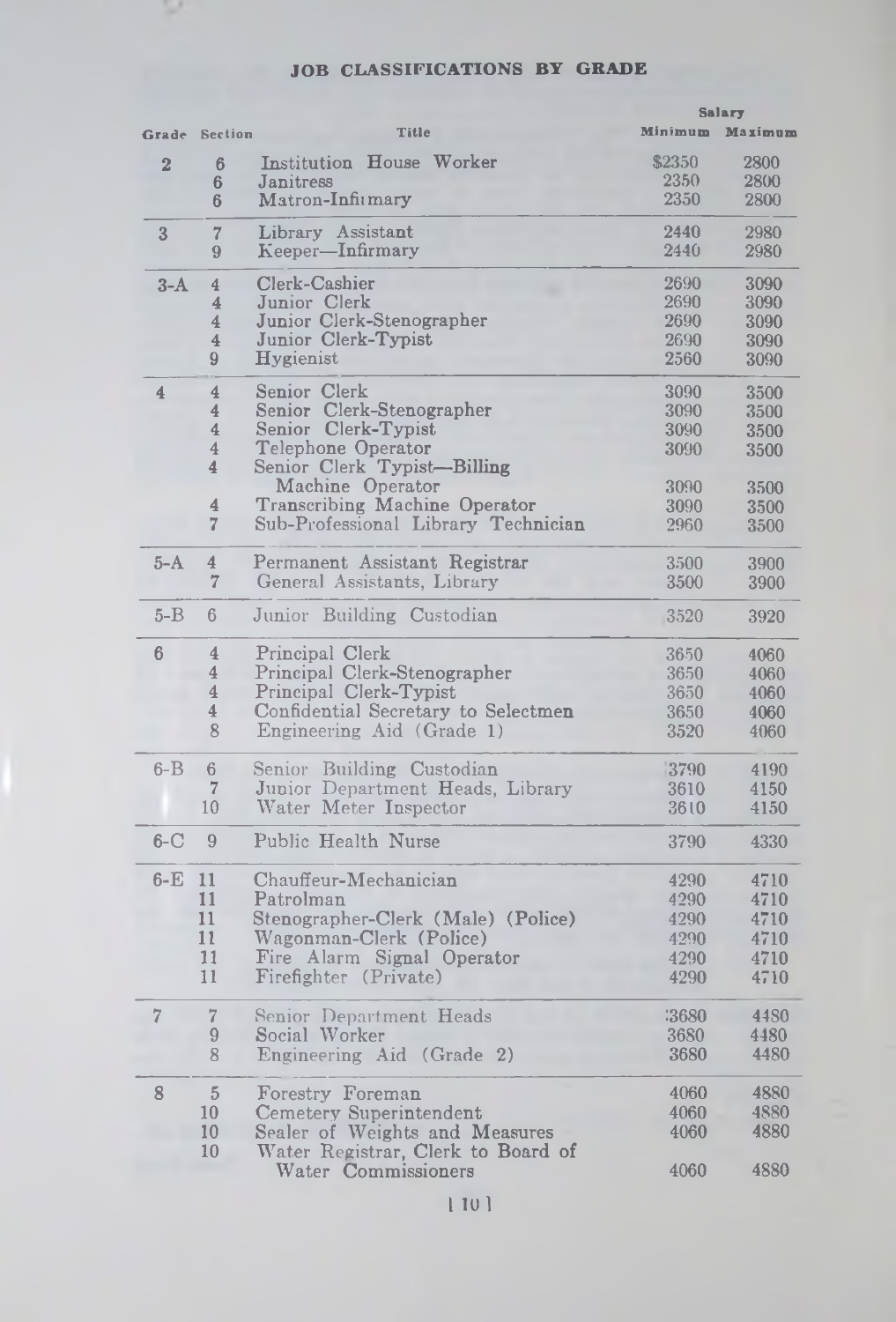|                      |                |                                                       | <b>SALARY</b> |                        |
|----------------------|----------------|-------------------------------------------------------|---------------|------------------------|
| <b>GRADE SECTION</b> |                | TITLE                                                 |               | <b>MINIMUM MAXIMUM</b> |
| $S-A$                | 10             | Inspector of Wire Maintenance                         | 4080          | 4910                   |
| $8 - B$              | 10             | Superintendent of Parks                               | 4260          | 5140                   |
| $8-C$                | 10             | Foreman, Working Carpenter                            | 4530          | 5370                   |
|                      | 10             | Asst. Superintendent Poles & Wires                    | 4530          | 5370                   |
|                      | 11             | Police Sergeant                                       | 4520          | 5310                   |
|                      | 11             | Fire Lieutenant                                       | 4520          | 5310                   |
|                      | 11             | Mechanician (Fire Department)                         | 4520          | 5310                   |
| 9                    | 7              | Assistant Librarian                                   | 4260          | 5660                   |
|                      | 8              | Junior Civil Engineer (Grade 3)                       | 4260          | 5660                   |
|                      | 9              | Health Inspector                                      | 4260          | 5660                   |
|                      | 9              | Principal Social Work Supervisor                      | 4260          | 5660                   |
|                      | 10             | Asst. Superintendent Water Department                 | 4260          | 5660                   |
|                      | 10             | Supervisor Foreman (Highway Department) 4260          |               | 5660                   |
| $9-A$                | 11             | Lieutenant (Police Department)                        | 4680          | 5830                   |
|                      | $\mathbf{11}$  | Captain (Fire Department)                             | 4680          | 5830                   |
| 10                   | 10             | Assistant Superintendent of Highway                   | 4950          | 6200                   |
|                      | 8              | Civil Engineer (Grade 4)                              | 4950          | 6200                   |
|                      | 9              | Commissioner of Veterans' Service                     | 4950          | 6200                   |
|                      | 10             | Inspector of Buildings                                | 4950          | 6200                   |
|                      | 10             | Inspector of Plumbing and Sanitation                  | 4950          | 6200                   |
|                      | 11             | Captain (Police Department                            | 4950          | 6200                   |
|                      | 11             | Deputy Chief (Fire Department)                        | 4950          | 6200                   |
|                      | $11 - B$       | Recreation Director                                   | 4950          | 6200                   |
| 11                   | 4              | Purchasing Agent                                      | 5300          | 6730                   |
|                      | $\overline{7}$ | Librarian (Chief)                                     | 5310          | 6730                   |
| 11                   | 9              | Health Officer                                        | 5310          | 6730                   |
|                      | 10             | Superintendent of Poles and Wires                     | 5310          | 6730                   |
|                      | 10             | Superintendent of Water Department                    | 5310          | 6730                   |
| $11-A$               | 8              | Town Engineer                                         | 5840          | 7090                   |
|                      | 9              | Welfare Agent                                         | 5840          | 7090                   |
|                      | 11             | Chief, Fire Department                                | 5840          | 7090                   |
|                      | 11             | Chief, Police Department                              | 5840          | 7090                   |
| $11 - B$             | 10             | Superintendent of Highway Department                  | 6200          | 8200                   |
| SECTION 11-A         |                |                                                       |               |                        |
| Group                | A              | Laborer (Unskilled)                                   |               | \$1.82 per hour        |
|                      | B              |                                                       |               |                        |
| Group                |                | Labor (Skilled)<br>Motor Equipment Operator (Grade 1) |               | 1.88 per hour          |
|                      |                |                                                       |               | 1.88 per hour          |
|                      |                | Motor Equipment Operator (Grade 2)                    |               | 1.88 per hour          |
|                      |                | Painter                                               |               | 1.88 per hour          |
|                      |                | Garageman                                             |               | 1.93 per hour          |
| Group                | C              | Construction Handyman (Park Dept.)                    |               | 1.93 per hour          |
|                      |                | Motor Equipment Operator (Grade 3)                    |               | 1.93 per hour          |
|                      |                | Tree Climber                                          |               | 1.93 per hour          |
|                      |                | Tree Surgeon                                          |               | 1.93 per hour          |
|                      |                |                                                       |               |                        |